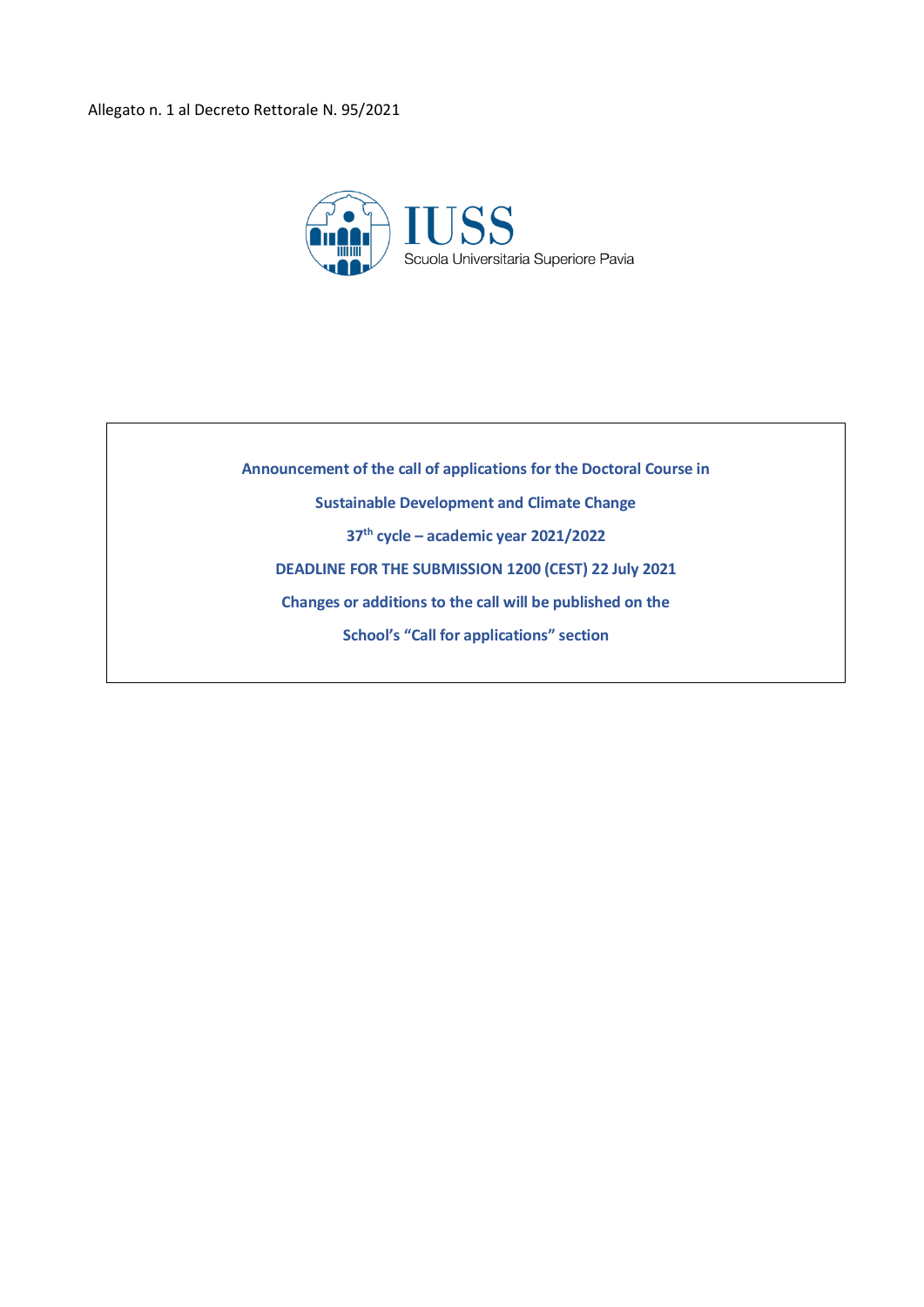# **TABLE OF CONTENT**

# **Art. 1 - [ESTABLISHMENT OF THE DOCTORAL COURSE IN SUSTAINABLE DEVELOPMENT AND](#page-2-0)**

| Art. 2 - ADMISSION REQUIREMENTS 5 |  |
|-----------------------------------|--|
|                                   |  |
|                                   |  |
|                                   |  |
| Art. 4 - ADMISSION PROCEDURE 8    |  |
|                                   |  |
|                                   |  |
|                                   |  |
|                                   |  |
|                                   |  |
|                                   |  |
|                                   |  |
|                                   |  |
|                                   |  |
|                                   |  |
|                                   |  |
|                                   |  |
|                                   |  |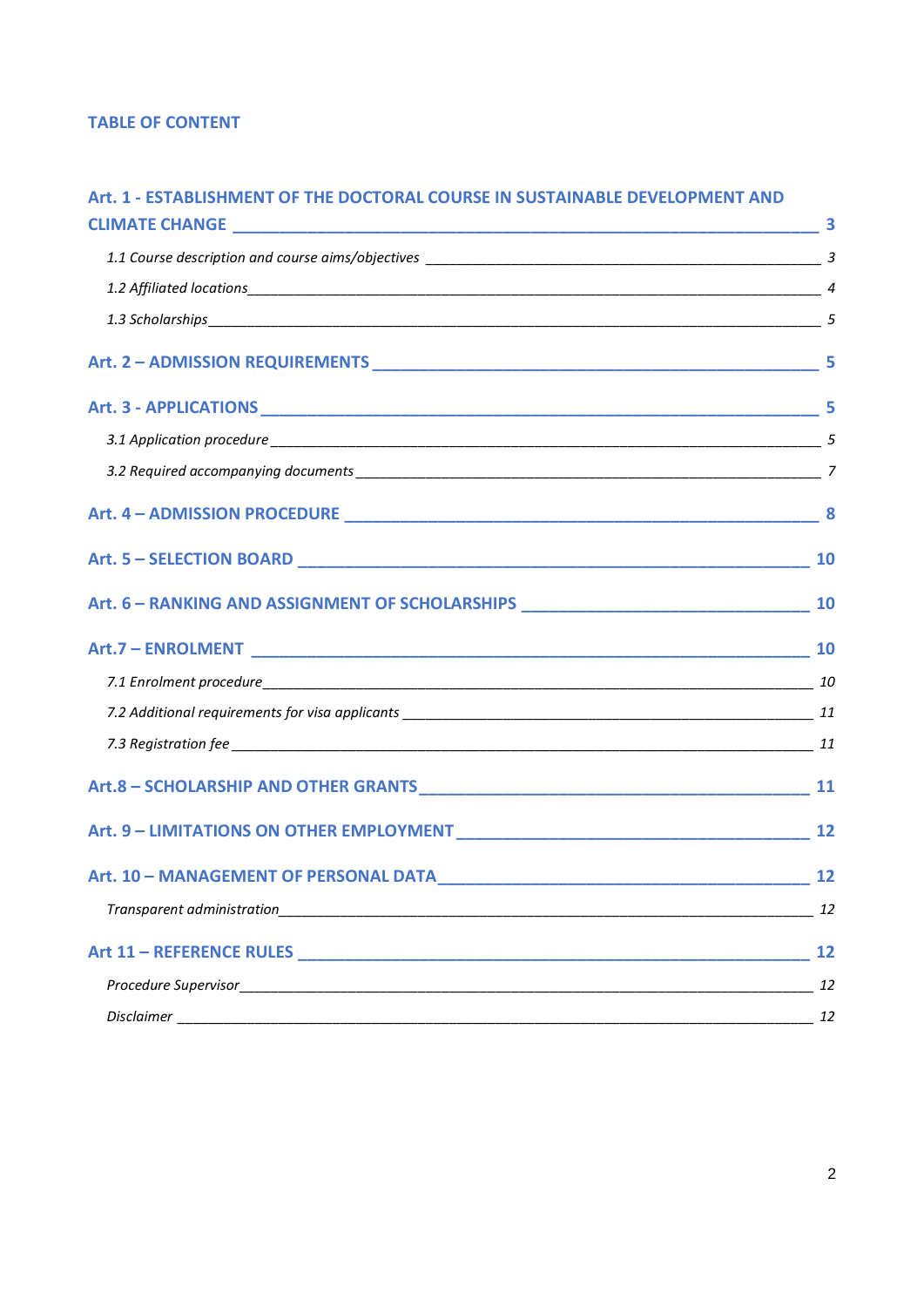# <span id="page-2-0"></span>**Art. 1 - ESTABLISHMENT OF THE DOCTORAL COURSE IN SUSTAINABLE DEVELOPMENT AND CLIMATE CHANGE**

The Scuola Universitaria Superiore IUSS, Piazza della Vittoria n. 15 – 27100 Pavia (hereafter "the School"), hereby announces a Call for Applications to enrol in the 37<sup>th</sup> – XXXVII cycle of the Inter-university Doctoral Course in Sustainable Development and Climate Change (hereafter PhD-SDC) for the academic year 2021/2022.

### **The PhD Programme Coordinator is Professor Mario Martina – mario.martina@iusspavia.it**

#### <span id="page-2-1"></span>**1.1 Course description and course aims/objectives**

The Doctoral Course in Sustainable Development and Climate Change (PhD-SDC) aims to produce a new generation of knowledgeable people and future decision makers, with the capacity for societal re-design, to achieve a society whose objectives are not focused solely on economic growth. The degree course is aimed at providing the training and capabilities needed to handle current complex problems whose solution requires consideration of the interactions between economic and technological aspects, and societal issues such as justice and migration, health, pollution and climate change and access to water and food.

Sustainability and climate change are the cross-disciplinary theme of the PhD-SDC which is organized in six curricula. This PhD course will offer doctoral candidates the opportunity to achieve in-depth education in a particular speciality according to the curriculum chosen, and high-level and robust learning and understanding of the areas included in the other five curricula.

The course will provide opportunities to work in inter-disciplinary teams on topical sustainability and climate change-related problems and, thus, to learn how to approach problems from different angles and discuss and negotiate with experts in other fields. In other words, the aim is to provide an education experience that, as closely as possible, mirrors real-life complex problems facing humanity, whose solution will guarantee 'a healthy and just future' for coming generations. For example, the PhD candidates will be asked to propose effective means of achieving the 2030 Sustainable Development Goals (SDGs) defined by the United Nations.

The PhD programme includes six curricula, described in detail in the document **"[Research Programme](http://www.iusspavia.it/phd-sdc/research_programme)".** The six curricula are:

- **1. Earth System and Environment**
- **2. Socio-economic Risk and Impacts**
- **3. Technology and Territory**
- **4. Theories, Institutions and Cultures**
- **5. Agriculture and Forestry**
- **6. Health and Ecosystems**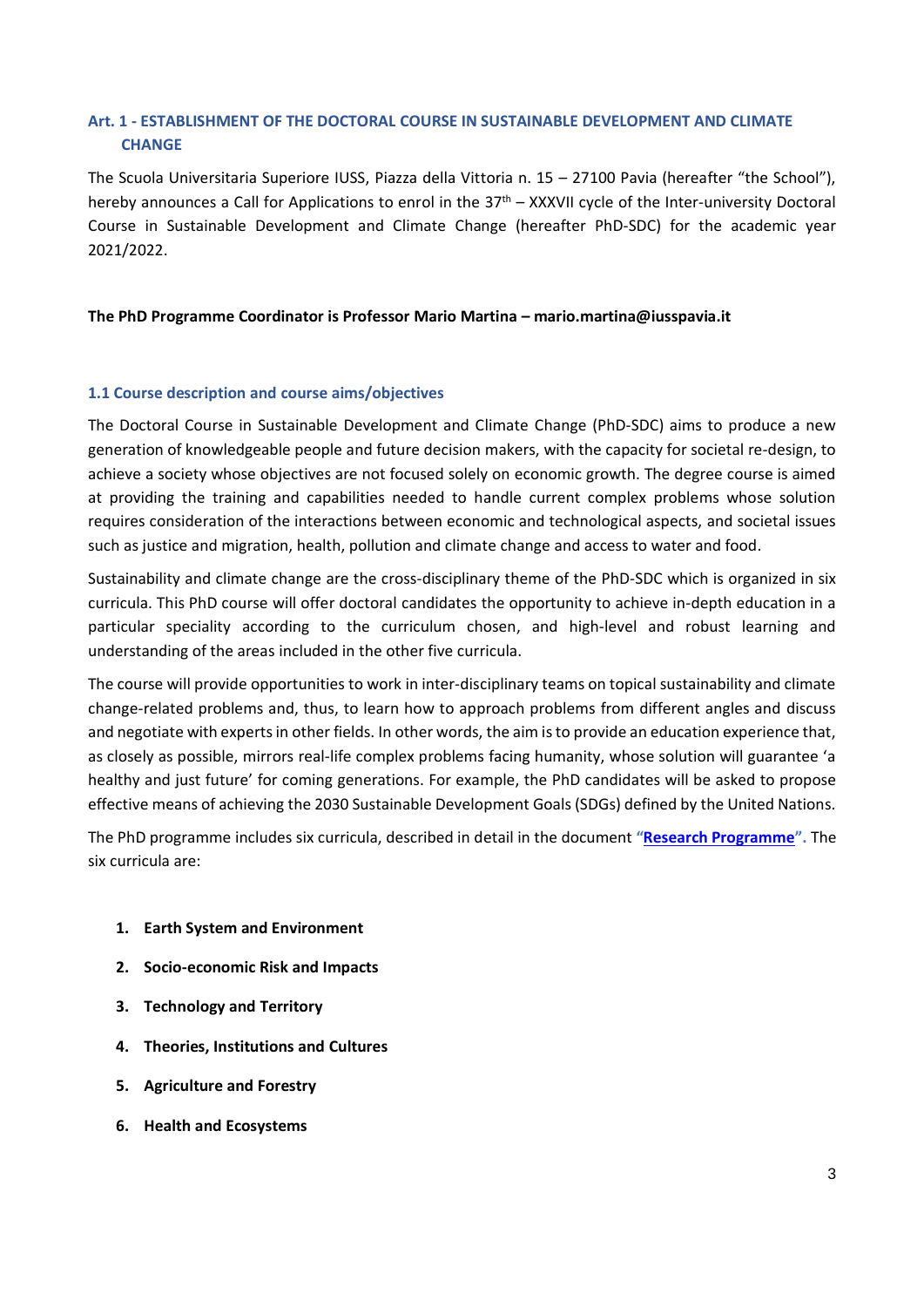#### <span id="page-3-0"></span>**1.2 Affiliated locations**

The Doctoral Course is offered by IUSS in collaboration with 29 universities (affiliated locations):

- 1. Politecnico di BARI
- 2. Politecnico di MILANO
- 3. Politecnico di TORINO
- 4. Scuola Normale Superiore di PISA
- 5. Scuola Superiore di Studi Universitari e di Perfezionamento Sant'Anna
- 6. Università "Ca' Foscari" VENEZIA
- 7. Università Cattolica del Sacro Cuore
- 8. Università degli Studi dell'AQUILA
- 9. Università degli Studi INSUBRIA Varese-Como
- 10. Università degli Studi di BARI ALDO MORO
- 11. Università degli Studi di BRESCIA
- 12. Università degli Studi di CAGLIARI
- 13. Università degli Studi di CASSINO e del LAZIO MERIDIONALE
- 14. Università degli Studi di FERRARA
- 15. Università degli Studi di FIRENZE
- 16. Università degli Studi di GENOVA
- 17. Università degli Studi di MESSINA
- 18. Università degli Studi di MILANO
- 19. Università degli Studi di MODENA e REGGIO EMILIA
- 20. Università degli Studi di PADOVA
- 21. Università degli Studi di PAVIA
- 22. Università di PISA
- 23. Università degli Studi di SASSARI
- 24. Università degli Studi di SIENA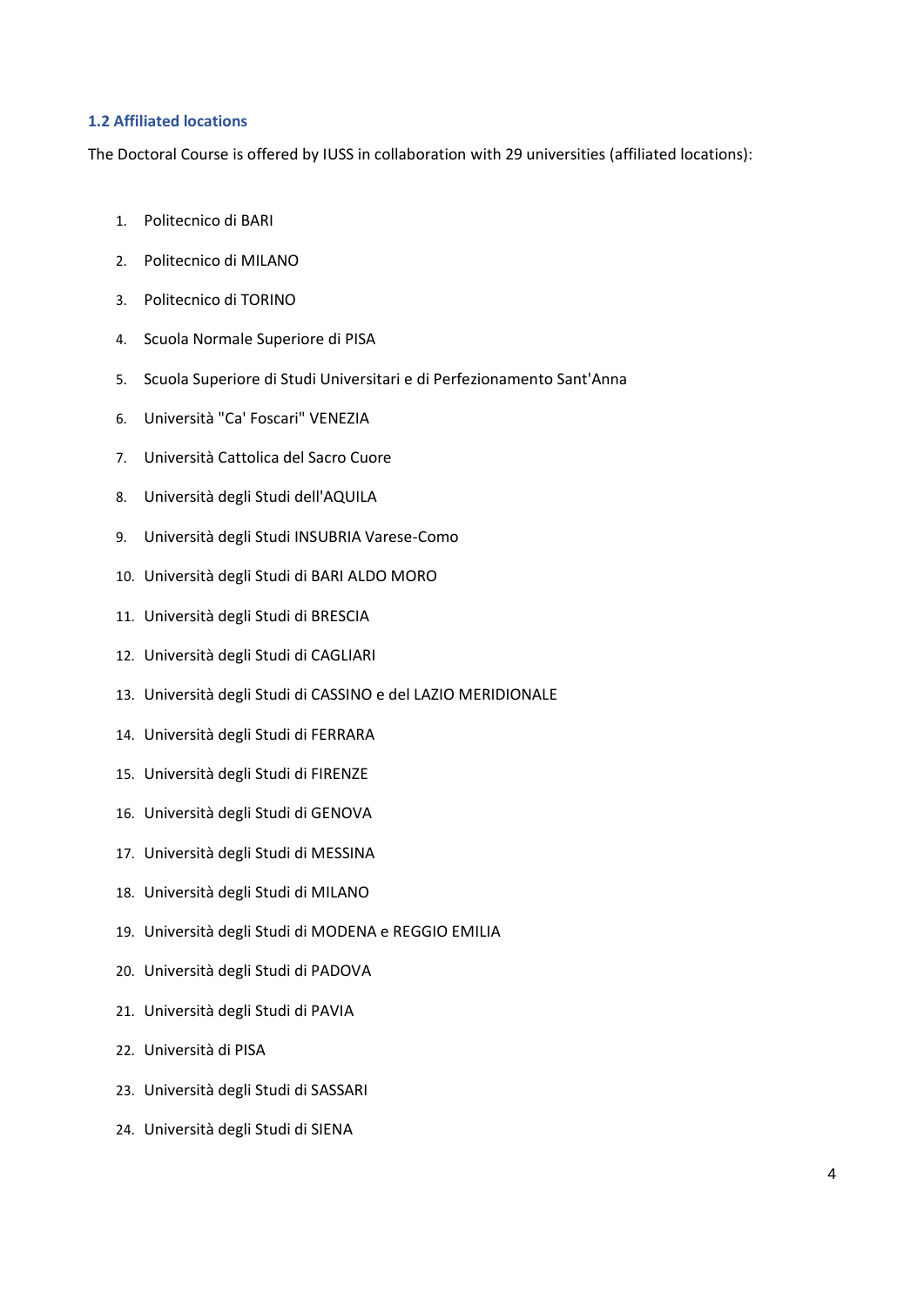- 25. Università degli Studi di TORINO
- 26. Università degli Studi di TRENTO
- 27. Università degli Studi di TRIESTE
- 28. Università degli Studi di Urbino Carlo Bo
- 29. Università degli Studi "Mediterranea" di REGGIO CALABRIA

### <span id="page-4-0"></span>**1.3 Scholarships**

The **"[Research Programme](http://www.iusspavia.it/phd-sdc/research_programme)"** document describes the 105 scholarships that are available. Each scholarship is theme-bound, that is, there is a requirement for the recipient to focus his or her doctoral research on a specific topic and conduct his/her research activity at the host university offering the scholarship. The scholarships can be assigned only to the candidates who explicitly apply and are evaluated by the selection board as eligible to be awarded a scholarship.

The interviews will allow the selection board to confirm that the candidates have the necessary fundamental knowledge and skills to be admitted to the doctoral course and to study the selected scholarship research topics. For further information on this doctoral course and its "[Education Programme](/Volumes/GoogleDrive/My%20Drive/Progetti/2019%20-%20Dottorato%20SSCC/Bando/Education%20Programme)", go to the IUSS website – <http://www.iusspavia.it/phd-sdc> or email to [phd-sdc@iusspavia.it.](mailto:phd-sdc@iusspavia.it)

### <span id="page-4-1"></span>**Art. 2 – ADMISSION REQUIREMENTS**

Eligible candidates must have the following academic qualifications (there are no citizenship requirements):

- a) Master's degree;
- b) Similar academic qualification obtained abroad and recognized by the Selection Board as comparable to an Italian master's degree, in terms of duration of study and study content and deemed as providing eligibility for application to the course.

<span id="page-4-2"></span>Applicants due to be awarded their master's (or equivalent qualification) by 31 October 2021 may also apply.

# **Art. 3 - APPLICATIONS**

### <span id="page-4-3"></span>**3.1 Application procedure**

The deadline for applications is **1200 CEST on 22 July, 2021**. No fees are required at this stage.

Application can be submitted electronically – see the online procedure described below and available on the School website at [https://iusspavia.esse3.cineca.it.](https://iusspavia.esse3.cineca.it/)

- For already registered applicants, just login is required;
- Other applicants should go to "Register" and then "Web Registration" and enter the following data: – Personal Data (Name, Surname, Date of birth, Gender, Citizenship, Country, Province, Town);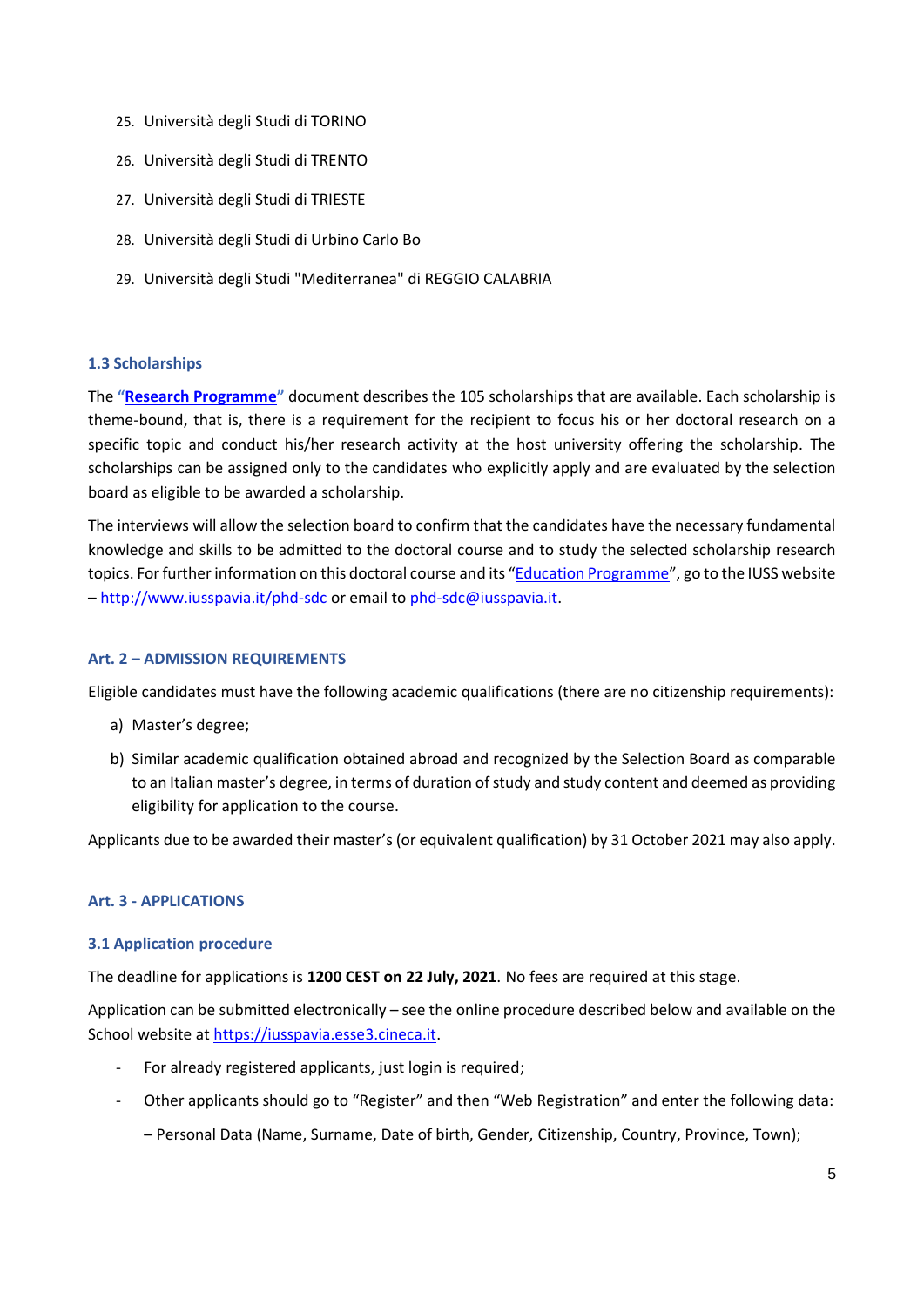– ID documentation (Type of document, ID number, Issuer, Issue Date, Expiry date);

– Address (Country, Province, Town, Zip/postcode, Street, Number, Length of residency, Phone number, home address)

– Contact details (e-mail, mobile, preferred language for communication).

Once registered, individuals will receive information to the email address provided. **Login will be available after receipt of an email confirming successful registration.**

In order to apply:

- 1. Click on "Menu" "Secretariat" "Application" and select the PhD course in Sustainable Development and Climate Change;
- 2. Confirm and attach a scanned copy of the ID document;
- 3. Select the **Curriculum**;
- 4. Provide the following information:
	- disability aids required;
	- degree (type, university, grade, date of graduation). For those candidates who have not yet been awarded their degree, we require information on university, class (for Italian degrees only) and academic year;
	- other relevant qualifications.
- 5. Provide 'Other Information and Declarations' including:

- an expression of interest in one or more (up to a maximum of 3) thematic scholarships in order of preference. Please note that the expressions of interest and order of the preferences are binding for the scholarship assignment as explained in art. 6). **The "[Research Programme](http://www.iusspavia.it/phd-sdc/research_programme)" in the call for applications information, provides details of the available scholarships, the host university and the reference person;**

- 6. provide information on:
	- award of a research grant.
	- employment in an Italian public administration.
- 7. To confirm the 'Other Information and Declarations' data entered, click on 'Confirm' and then click on 'Exit'.
- 8. Finally, confirm the chosen call and click on 'Submit Application' (please be aware that the application cannot be modified after the submission)

Successful submission of application will be confirmed by email to the email address provided in the registration details.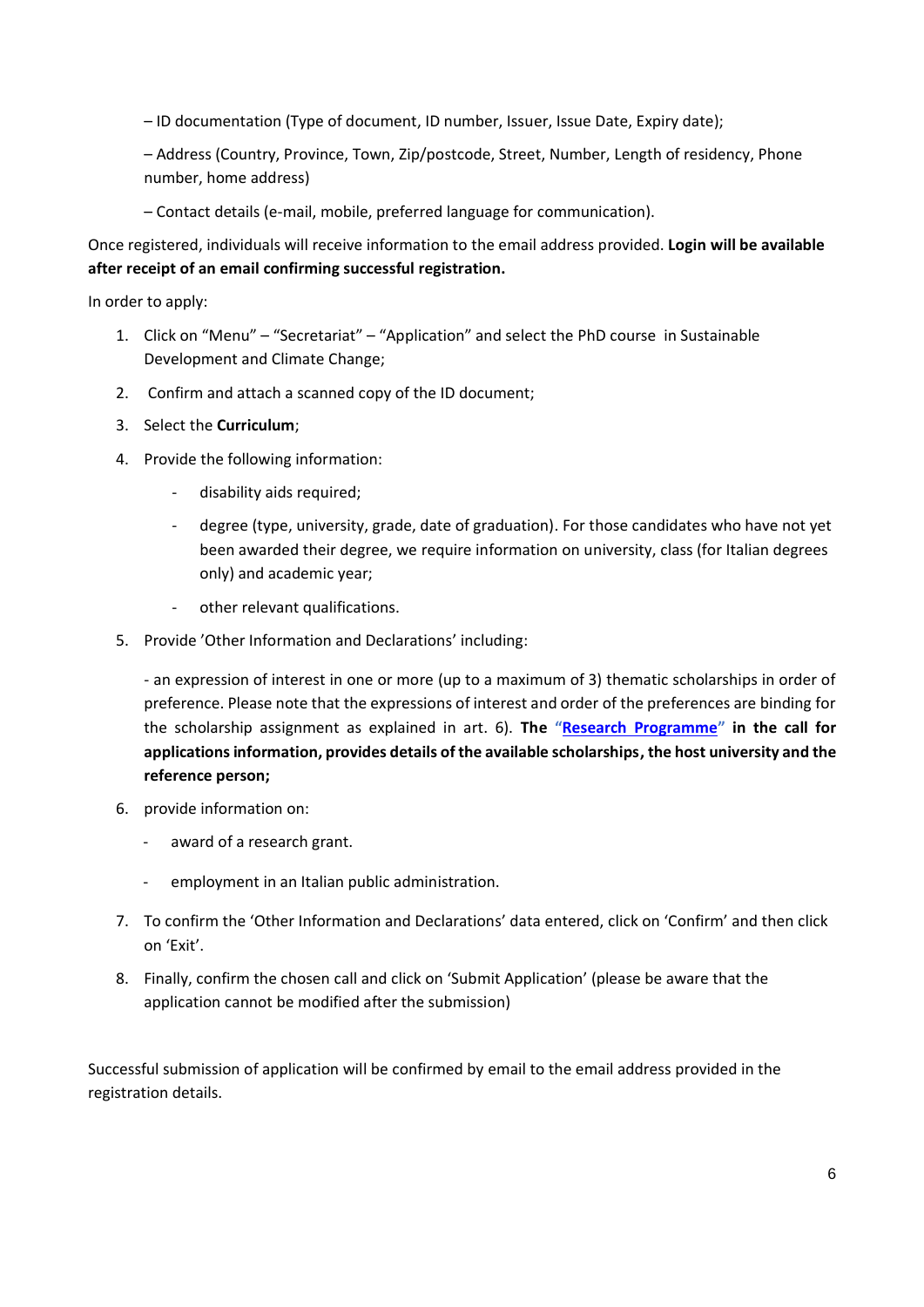# <span id="page-6-0"></span>**3.2 Required accompanying documents**

| a) | A scan of a valid ID document which<br>includes a photo                                                                                                                                                                                                                                                               | Scanning of both sides of the document                                                                                                                                                                                                                                                                                                                                                 |
|----|-----------------------------------------------------------------------------------------------------------------------------------------------------------------------------------------------------------------------------------------------------------------------------------------------------------------------|----------------------------------------------------------------------------------------------------------------------------------------------------------------------------------------------------------------------------------------------------------------------------------------------------------------------------------------------------------------------------------------|
| b) | <b>Curriculum Vitae</b>                                                                                                                                                                                                                                                                                               | Language: English.<br>Length: max 2000 words<br>Must include:<br>Education qualifications and training path;<br>research and/or work experience;<br>list of publications;<br>other relevant qualifications/documents that<br>provide information on the applicant's<br>academic and professional experience.                                                                           |
| c) | Proof of all university degree awards,<br>including the following information:<br>1. University;<br>2. Degree type;<br>3. Degree programme;<br>4. Class (for Italian degrees only);<br>5. Date of degree award;<br>6. Final mark/grade;<br>7. Where available, list of and grades<br>achieved for all exams and CFUs; | Language: Italian, English, French or Spanish<br>Type of certificate for titles obtained in:<br>Public Italian Universities: self-declaration* of<br>1.<br>bachelor's or master's degree award, signed<br>and dated.<br>2. EU and non-EU member state universities :<br>where available, certificates, transcripts of<br>records of the I and II level title or Diploma<br>Supplement. |
| d) | For applicants awaiting award of their<br>master's degree:<br>Proof of examinations taken and<br>grades obtained.                                                                                                                                                                                                     | Language: Italian, English, French or Spanish                                                                                                                                                                                                                                                                                                                                          |
| e) | <b>Research Proposal</b>                                                                                                                                                                                                                                                                                              | Language: English                                                                                                                                                                                                                                                                                                                                                                      |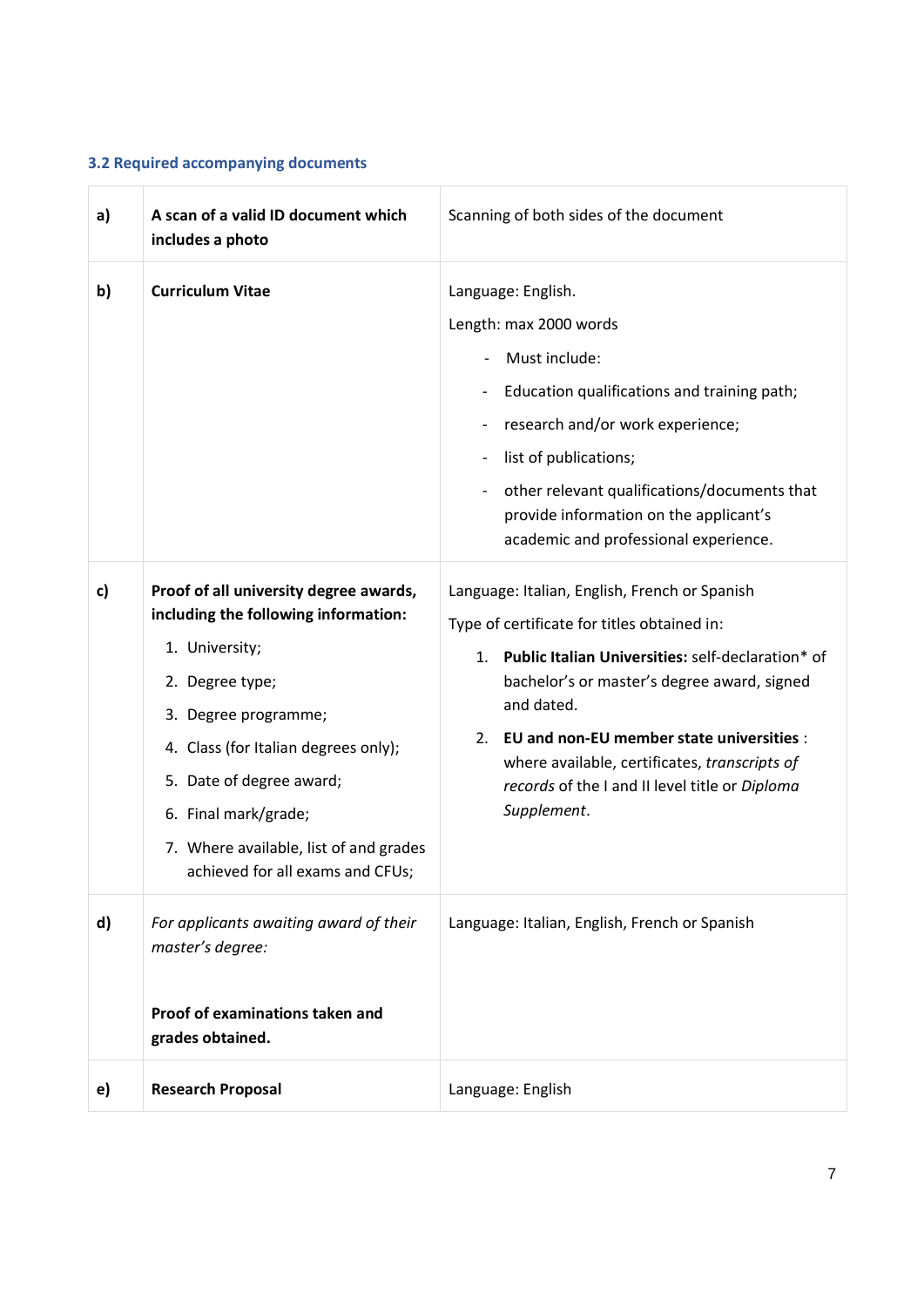|    |                          | The Research Proposal (1,000-2,500 words) should be<br>focused on the research topic chosen as the first<br>preference and must include:<br>Abstract (max 250 words)<br>Research scope and questions<br>Methodology<br>Expected results and impacts                                                          |
|----|--------------------------|--------------------------------------------------------------------------------------------------------------------------------------------------------------------------------------------------------------------------------------------------------------------------------------------------------------|
| f) | <b>Letter of Purpose</b> | Language: English<br>Letter of Purpose (max 500 words)<br>must include motivations for conducting the proposed<br>research proposal, which means the research topic<br>listed as the first preference, and the interest in the<br>other research topics selected based on relevant skills<br>and experience. |

**\*** Current regulations do not allow certificates issued by other Public Administrations. Applicants' qualifications included in the application must be self-certified if issued by Italian public universities.

With the exception of a), which can be in the original language, and c) and d), which can be in Italian, English, French or Spanish, **all documents must be in English**. In the case of documents issued in a different language, an official translation (into Italian or English, by the university that awarded the qualification or by an authorized body) must be provided.

# <span id="page-7-0"></span>**Art. 4 – ADMISSION PROCEDURE**

| <b>Verification</b> | Selection will be based on an assessment of the qualifications listed in the<br>'Qualification assessment' section and an oral interview. The Selection Board<br>will award a score from 1 to 100.                                                                                             |
|---------------------|------------------------------------------------------------------------------------------------------------------------------------------------------------------------------------------------------------------------------------------------------------------------------------------------|
|                     | 1. Qualification Assessment: The Selection Board will assess the scientific<br>qualifications and award an overall score up to a maximum 60 points. Applicants<br>obtaining a score of at least 35 will be invited to attend an interview.<br>The Selection Board will assign scores based on: |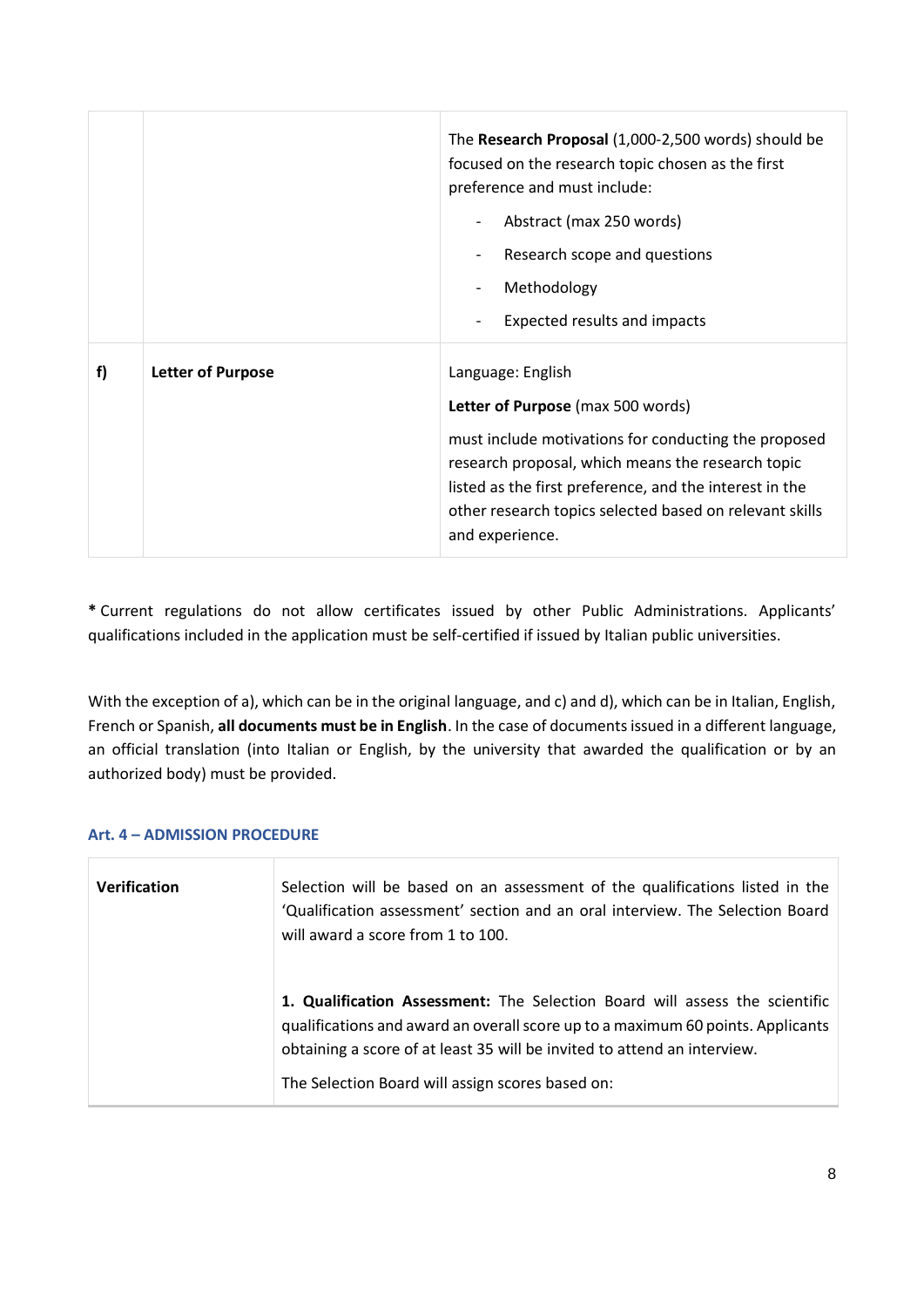|                                     | curriculum vitae, qualifications and examinations (Required documents<br>b, c and d): max 20 points<br>Research Proposal and Letter of Purpose (Required documents e and f):<br>max 40 points.                                                                                                                                                                                                                                                                                                                                                            |
|-------------------------------------|-----------------------------------------------------------------------------------------------------------------------------------------------------------------------------------------------------------------------------------------------------------------------------------------------------------------------------------------------------------------------------------------------------------------------------------------------------------------------------------------------------------------------------------------------------------|
|                                     | 2. Oral interview: interviews will be via Zoom and will be conducted in English.<br>They will include discussion of scientific background, Research Proposal and<br>Letter of Purpose. The candidate may use slides and the shared screen facility.<br>For each of the research topics, the Selection Board can invite a proven expert<br>to participate in the interview. This expect could be a member of the academic<br>board. The Selection Board will score interviews max 40 points. A minimum of<br>25 points is required to continue in process. |
|                                     | During the interview, the selection board will verify that the candidate has the<br>necessary fundamental knowledge and skills to for attending the doctoral<br>course and evaluate the eligibility for the research topics of the scholarships<br>selected.                                                                                                                                                                                                                                                                                              |
| <b>Qualifications</b><br>assessment | Curriculum vitae;<br>Diploma supplement or certificate with bachelor's and master's degree<br>grades or levels;<br>List of publications as stated on CV;<br>Research Proposal;<br>$\qquad \qquad \blacksquare$<br>Letter of Purpose;<br>$\qquad \qquad \blacksquare$<br>Any other relevant qualifications described in the CV that provide<br>evidence of academic and professional experience                                                                                                                                                            |
| <b>Assessment Results</b>           | The results of the qualification assessment will be published on the IUSS<br>website - on the Call for Applications page, by 6 August 2021.                                                                                                                                                                                                                                                                                                                                                                                                               |
| <b>Interview Schedule</b>           | The interviews will be conducted starting 30 August 2021.<br>Candidates will be given reasonable notice of the date and timing of the oral<br>interview.                                                                                                                                                                                                                                                                                                                                                                                                  |
| <b>Special needs</b>                | People with disabilities can apply for special equipment/other aids during the<br>application process.                                                                                                                                                                                                                                                                                                                                                                                                                                                    |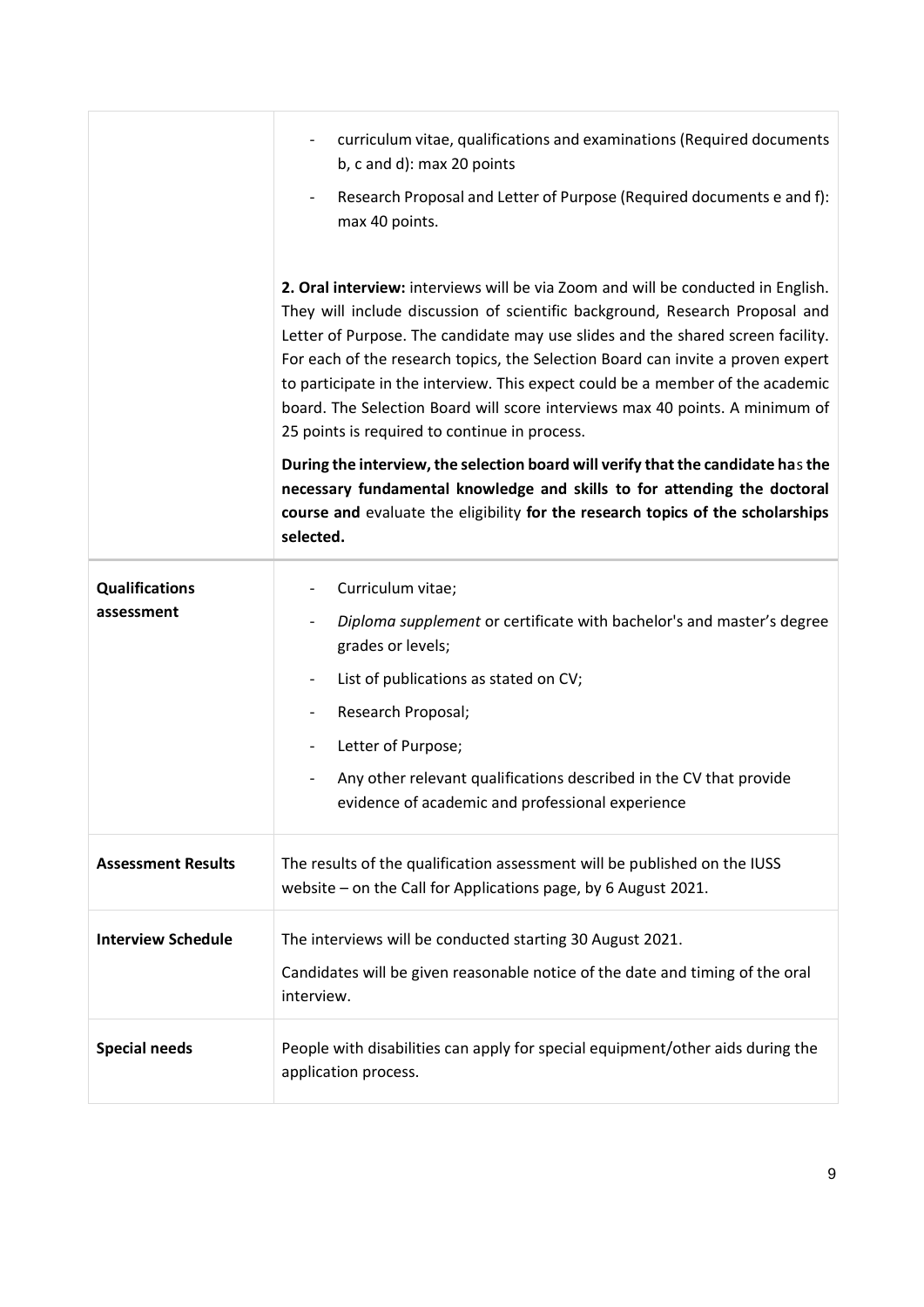Candidates must be connected on the Zoom platform via both audio and video. Failure to connect at the scheduled date and time for the interview, or missing proof of ID will be regarded as withdrawal from the application process.

### <span id="page-9-0"></span>**Art. 5 – SELECTION BOARD**

Selection boards for admissions to PhD programmes are appointed by the university's Rector and their composition is available on the School website – Call for Applications page. The Selection Board will be split into subcommittees, corresponding to the different curricula. The subcommittees will be responsible for arranging and conducting the relevant oral interviews.

### <span id="page-9-1"></span>**Art. 6 – RANKING AND ASSIGNMENT OF SCHOLARSHIPS**

Following the oral interviews, a final ranking for each curriculum will be published on the School website – Call for Applications page before 27 September 2021.

The final ranking:

- Will be in decreasing order of scores and in case of equal scores, minor age will be considered;
- Will report eligibility to study the research topics in the order of preference in the submission based on the assessment of the Selection Board.

The scholarships will be assigned according to the following procedure:

- 1. by email to each candidate following the ranking order and according to the scholarship available for the candidate's declared research topics;
- 2. candidates must confirm acceptance by replying to the email before the deadline indicated;
- 3. once scholarships are assigned, they are no longer available;
- 4. if the candidate refuses the scholarship or fails to confirm before the deadline, he/she will lose the right to that or any other scholarship. The scholarship will be offered to the next eligible candidate.

This procedure will continue until all scholarships are assigned or until 30 October 2021.

# <span id="page-9-2"></span>**Art.7 – ENROLMENT**

### <span id="page-9-3"></span>**7.1 Enrolment procedure**

Publication of the rankings on the School's Online Official Register shall be considered official notification.

The Doctoral Course Programme will start on 1 November 2021.

Successful candidates will be notified of the final date for enrolment; failure to enrol by that date will result in their exclusion from the doctoral course.

Enrolment requires submission of:

a) a tax declaration form;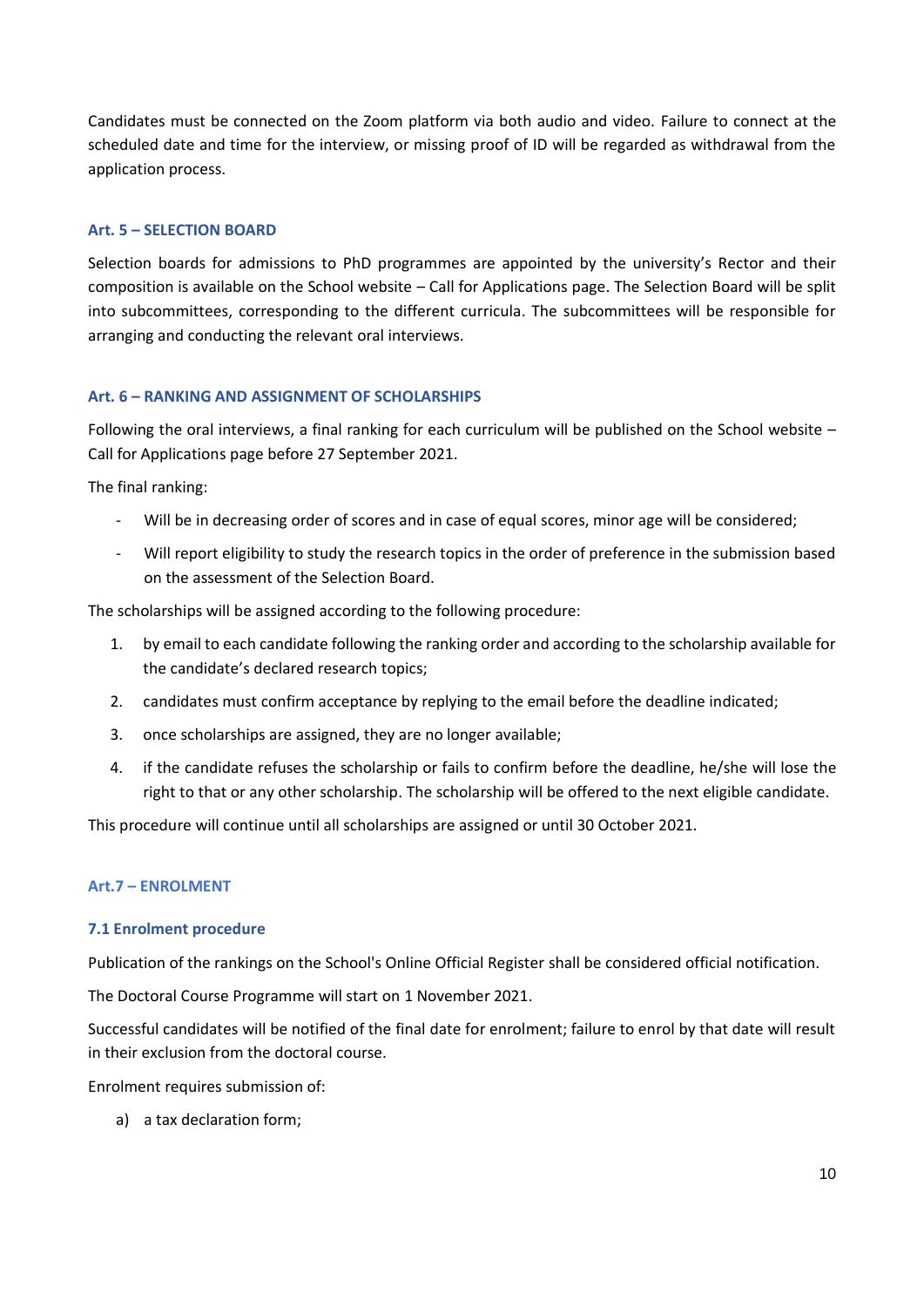- b) confirmation of electronic payment of the regional tax for the right to study;
- c) for candidates who obtained their master's degree abroad a Declaration of Local Value (or a copy of the application to the competent authority) or Diploma Supplement is required;
- d) for candidates awarded their master's degree ("laurea magistrale") after the deadline for applications to the course but no later than  $31<sup>st</sup>$  October 2021, a degree certificate or self-declaration of the 2nd level qualification with grades, date and place of degree award must be sent by email to [phd-sdc@iusspavia.it.](mailto:phd-sdc@iusspavia.it)

Enrolment requires candidates to:

- 1. login t[o Service Esse3](https://iusspavia.esse3.cineca.it./Home.do;jsessionid=091C1C7E34C211DF64CCED3B8A6A3FAD.esse3-iusspavia-prod-01?cod_lingua=eng)  Reserved Area
- 2. click on "Secretary Enrolment" and follow the procedure
- 3. click on "Tax situation Entry"
- 5. pay the entry fee via the PagoPA system as required by current Italian legislation.

No other enrolment or payment procedures are allowed.

#### <span id="page-10-0"></span>**7.2 Additional requirements for visa applicants**

Non-EU students should apply for a specific study visa to enter Italy using the online procedure on the Universitaly portal. Students must apply for a residence permit for study purposes within eight (8) days of arriving in Italy.

<span id="page-10-1"></span>For further information, go to:<http://www.iusspavia.it/phd-sdc/admission>.

#### **7.3 Registration fee**

PhD students must pay the registration fee for each academic year. The registration fee includes the regional tax and the stamp duty. For information only, the academic year 2020/2021 registration fee was 156,00 euro.

Withdrawal from the doctoral course after payment of the registration fee does not give entitlement to a reimbursement of the registration fee.

#### <span id="page-10-2"></span>**Art.8 – SCHOLARSHIP AND OTHER GRANTS**

Scholarships will be paid monthly at the end of each month. The scholarships cover the whole PhD Course and are awarded for Year 1 and confirmed annually, depending on the relevant teaching board's approval of continuation in the programme.

The annual amount of the scholarship is €15,343.28 which includes the national social security contribution (INPS). This sum is exempt from IRPEF tax and is subject to payment of the INPS (or gestione separata), to which the university contributes two-thirds and the student one-third. The PhD students are covered by the relevant universities' insurance schemes. PhD students must be enrolled in the INPS "gestione separata".

Failure to fulfil the agreement with external entities for the scholarships financing before 30 October 2021 will result in the scholarships not being assigned.